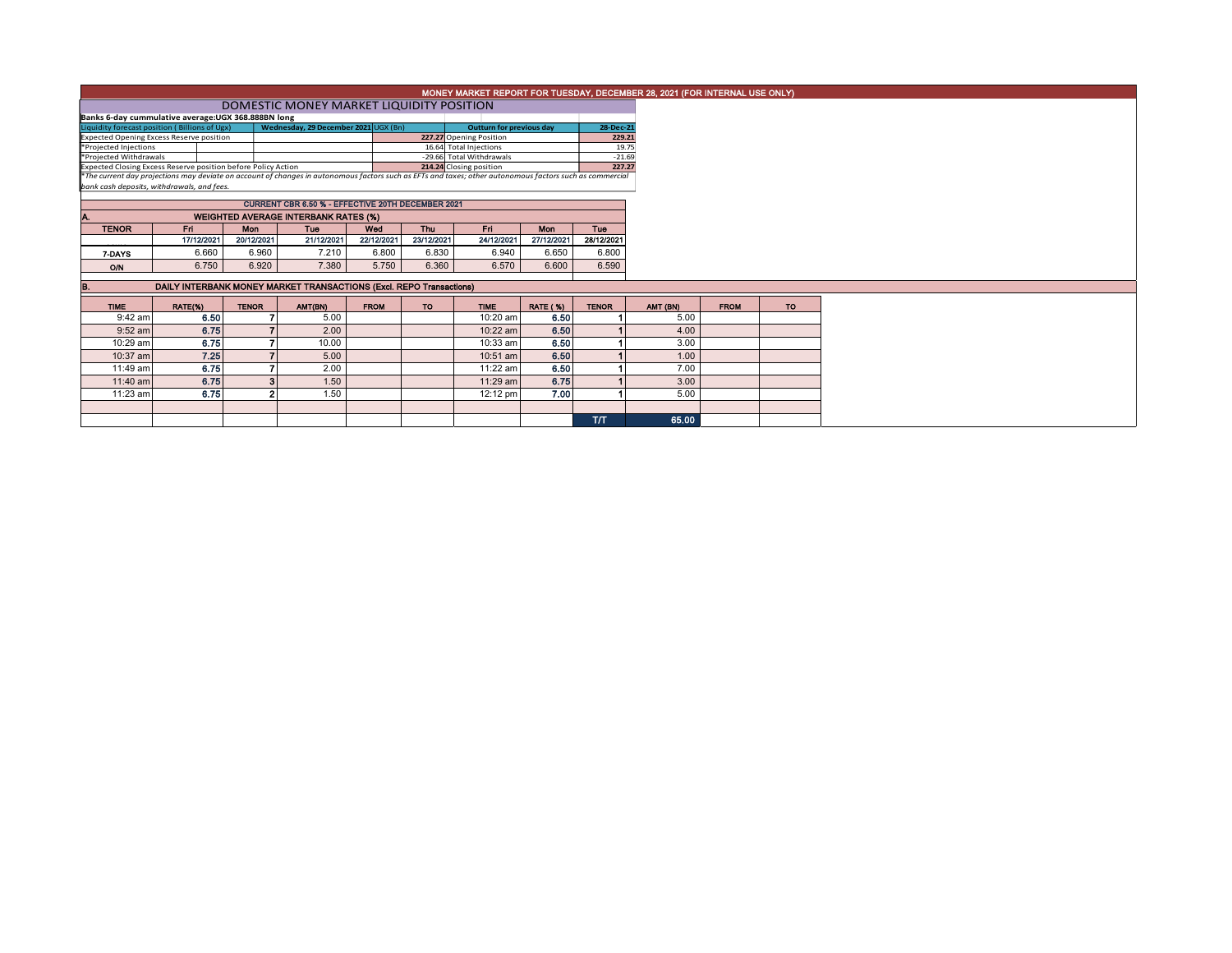C. CREASE CONTROL CONTROL CONTROL CONTROL CONTROL CONTROL CONTROL CONTROL CONTROL CONTROL CONTROL CONTROL CONTROL CONTROL CONTROL CONTROL CONTROL CONTROL CONTROL CONTROL CONTROL CONTROL CONTROL CONTROL CONTROL CONTROL CONT



TOTALS 618.45 40.05 45.33 17.00 103.50 19.20 20.00 10.00 5.60 33.00 26.60 938.72

Total O/S Deposit Auction & BOU Bill balances held by BOU up to 18 AUGUST 2022: UGX 440 BN

Total O/S Repo, Reverse Repo, BOU Bill balances held by BOU: UGX 939 BN

|                                | (EI) STOCK OF TREASURY SECURITIES                                                     |             |                  |                                        | <b>IEID</b><br><b>MONETARY POLICY MARKET OPERATIONS</b> |                   |               |            |              |                |
|--------------------------------|---------------------------------------------------------------------------------------|-------------|------------------|----------------------------------------|---------------------------------------------------------|-------------------|---------------|------------|--------------|----------------|
|                                | LAST TBIILS ISSUE DATE: 23-DECEMBER--2021                                             |             |                  | (VERTICAL REPOS, REV-REPOS & BOU BILL) |                                                         |                   |               |            |              |                |
|                                | On-the-run O/S T-BILL STOCKs (Bns-UGX)                                                |             | 7.027.97         | 29/12/2021                             | OMO                                                     | <b>ISSUE DATE</b> | <b>AMOUNT</b> | <b>WAR</b> | <b>RANGE</b> | <b>TENOR</b>   |
|                                | On-the-run O/S T-BONDSTOCKs(Bns-UGX)                                                  |             | 21,277.66        | 29/12/2021 BOU BILL                    |                                                         | 25-Nov -          | 16.82         | 7.149      |              | 56             |
| TOTAL TBILL & TBOND STOCK- UGX |                                                                                       |             | 28,305.63        |                                        | <b>BOU BILL</b>                                         | 25-Nov -          | 30.93         | 9.701      |              | 252            |
| O/S=Outstanding                |                                                                                       |             |                  | <b>REPO</b>                            |                                                         | 26-Nov -          | 116.00        | 6.500      |              |                |
| <b>MATURITY</b>                | <b>TOTAL STOCK</b><br><b>YTM (%)</b>                                                  |             | <b>CHANGE IN</b> |                                        | <b>REPO</b>                                             | 29-Nov -          | 119.00        | 6,500      |              | $\overline{2}$ |
|                                | (BN UGX)                                                                              | AT CUT OFF* | YTM (+/-)        |                                        | <b>REPO</b>                                             | $02$ -Dec $\cdot$ | 1,147.50      | 6.500      |              | $\overline{ }$ |
| 91                             | 114.84                                                                                | 6.501       | 0.000            |                                        | <b>BOU BILL</b>                                         | 02-Dec            | 89.52         | 6.998      |              | 28             |
| 182                            | 404.62                                                                                | 8.465       | $-0.035$         |                                        | <b>BOU BILL</b>                                         | $02$ -Dec         | 42.03         | 7.149      |              | 56             |
| 364                            | 6,508.52                                                                              | 10.404      | $-0.046$         |                                        | <b>BOU BILL</b>                                         | 02-Dec            | 9.83          | 7.452      |              | 84             |
| 2YR                            | 2.22                                                                                  | 11.000      | 1.000            |                                        | <b>REPO</b>                                             | 03-Dec            | 131.00        | 6.500      |              | 6              |
| 3YR                            | $\sim$                                                                                | 13.100      | 1.710            |                                        | <b>REPO</b>                                             | 06-Dec            | 416.50        | 6.500      |              | 3              |
| 5YR                            | 1.119.91                                                                              | 13.000      | $-0.410$         |                                        | <b>BOU BILL</b>                                         | 09-Dec -          | 40.05         | 7.012      |              | 28             |
| 10YR                           | 10.109.18                                                                             | 14.000      | 0.261            |                                        | <b>BOU BILL</b>                                         | 09-Dec            | 19.20         | 7.149      |              | 56             |
| 15YR                           | 8.486.42                                                                              | 15.500      | 1.410            |                                        | <b>BOU BILL</b>                                         | 09-Dec            | 26.60         | 9.701      |              | 252            |
| <b>20YR</b>                    | 1.559.93                                                                              | 15.500      | $-0.450$         |                                        | <b>REPO</b>                                             | 09-Dec            | 953.00        | 6.500      |              |                |
|                                | Cut OFF is the lowest price/ highest yield that satisfies the auction awarded amount. |             |                  |                                        | <b>REPO</b>                                             | $10$ -Dec         | 112.00        | 6.500      |              | 6              |
|                                |                                                                                       |             |                  |                                        | <b>BOU BILL</b>                                         | $16$ -Dec         | 5.51          | 7.016      |              | 84             |
|                                |                                                                                       |             |                  |                                        | <b>BOU BILL</b>                                         | $16$ -Dec $\cdot$ | 19.78         | 7.143      |              | 56             |
|                                |                                                                                       |             |                  |                                        | <b>BOU BILL</b>                                         | 16-Dec            | 45.08         | 6.998      |              | 28             |
|                                |                                                                                       |             |                  |                                        | <b>REPO</b>                                             | $16$ -Dec $\cdot$ | 423.00        | 6.500      |              | $\overline{ }$ |
|                                |                                                                                       |             |                  |                                        | <b>REPO</b>                                             | 17-Dec            | 160.00        | 6.500      |              | 6              |
|                                |                                                                                       |             |                  |                                        | <b>REVREPO</b>                                          | 21-Dec            | 192.00        | 6.500      |              | $\Omega$       |
|                                |                                                                                       |             |                  |                                        | <b>REPO</b>                                             | 23-Dec            | 251.00        | 6.500      |              |                |
|                                |                                                                                       |             |                  |                                        | <b>REPO</b>                                             | 27-Dec -          | 247.00        | 6.500      |              |                |

REV REPO - - - - - - - - - - - - **BOU BILL/DEPO A**l 120.00 | 40.05 | 45.33 | 17.00 | 10.3.50 | 10.20 | 10.00 | 5.60 | 33.00 | 26.60 | 440.28

|                      | WAR-Weighted Average Rate                                                                      |      |                |           |                |           |                |               |       |                |       |                |       |                |       |                |                |           |  |
|----------------------|------------------------------------------------------------------------------------------------|------|----------------|-----------|----------------|-----------|----------------|---------------|-------|----------------|-------|----------------|-------|----------------|-------|----------------|----------------|-----------|--|
| п.                   | DAILY SECONDARY MARKET QUOTES (On-the-run GOVERNMENT TREASURY SECURITIES -- End of Day Quotes) |      |                |           |                |           |                |               |       |                |       |                |       |                |       |                |                |           |  |
|                      | <b>T-BILLS</b>                                                                                 |      |                |           |                |           |                | <b>TBONDS</b> |       |                |       |                |       |                |       |                |                |           |  |
| <b>TENOR</b>         | 91 DR                                                                                          |      |                | 182 DR    |                | 364 DR    |                | 2YR YTM       |       | 3YR YTM        |       | 5YR YTM        |       | 10YR YTM       |       | 15YR YTM       |                | 20YR YTM  |  |
| <b>COUPON</b>        | 0.000%                                                                                         |      |                | 0.000%    |                | 0.000%    |                | 10.000%       |       | 17.000%        |       | 16.000%        |       | 16.375%        |       | 16.250%        |                | 17.500%   |  |
| <b>MATURITY DATE</b> | 24-Mar-22                                                                                      |      |                | 23-Jun-22 |                | 22-Dec-22 |                | 07-Sep-23     |       | 16-Jan-25      |       | 06-May-27      |       | 04-Mar-32      |       | 08-Nov-35      |                | 01-Nov-40 |  |
|                      | <b>BID/ASK</b>                                                                                 |      | <b>BID/ASK</b> |           | <b>BID/ASK</b> |           | <b>BID/ASK</b> |               |       | <b>BID/ASK</b> |       | <b>BID/ASK</b> |       | <b>BID/ASK</b> |       | <b>BID/ASK</b> | <b>BID/ASK</b> |           |  |
| <b>DFCU</b>          | 6.60                                                                                           | 6.50 | 8.70           | 8.60      | 10.60          | 10.50     | 11.30          | 11.20         | 13.00 | 12.90          | 14.50 | 14.40          | 15.01 | 14.91          | 15.20 | 15.10          | 16.00          | 15.90     |  |
| <b>ABSA</b>          | 6.60                                                                                           | 6.50 | 8.60           | 8.50      | 10.45          | 10.35     | 11.05          | 10.70         | 13.00 | 12.10          | 14.00 | 12.90          | 15.00 | 14.00          | 15.05 | 14.50          | 15.80          | 15.10     |  |
| <b>CENTENARY</b>     | 6.50                                                                                           | 6.40 | 8.50           | 8.40      | 10.45          | 10.35     | 11.00          | 10.90         | 12.40 | 12.30          | 13.50 | 13.40          | 14.00 | 13.90          | 14.80 | 14.70          | 15.50          | 15.40     |  |
| <b>HFBU</b>          | 6.70                                                                                           | 6.60 | 8.60           | 8.40      | 10.60          | 10.40     | 11.20          | 10.70         | 13.00 | 12.50          | 14.50 | 13.00          | 14.75 | 3.50           | 15.20 | 14.50          | 15.80          | 15.00     |  |
| <b>STANCHART</b>     | 6.55                                                                                           | 6.45 | 8.55           | 8.45      | 10.50          | 10.40     | 11.25          | 10.75         | 13.00 | 12.50          | 13.30 | 12.80          | 14.50 | 14.00          | 15.05 | 14.55          | 16.00          | 15.50     |  |
| <b>STANBIC</b>       | 6.70                                                                                           | 6.60 | 8.85           | 8.75      | 10.60          | 10.50     | 10.90          | 10.80         | 12.90 | 12.80          | 14.25 | 14.15          | 15.00 | 14.90          | 15.40 | 15.30          | 15.90          | 15.80     |  |
| <b>UBAU</b>          | 6.70                                                                                           | 6.60 | 8.50           | 8.40      | 10.60          | 10.50     | 10.90          | 10.80         | 13.00 | 12.90          | 13.50 | 13.40          | 13.60 | 13.50          | 15.00 | 14.90          | 16.00          | 15.00     |  |
| <b>BARODA</b>        | 6.55                                                                                           | 6.45 | 8.55           | 8.45      | 10.50          | 10.40     | 11.00          | 10.90         | 12.35 | 12.25          | 12.90 | 12.80          | 13.65 | 13.55          | 14.65 | 14.55          | 15.35          | 15.25     |  |